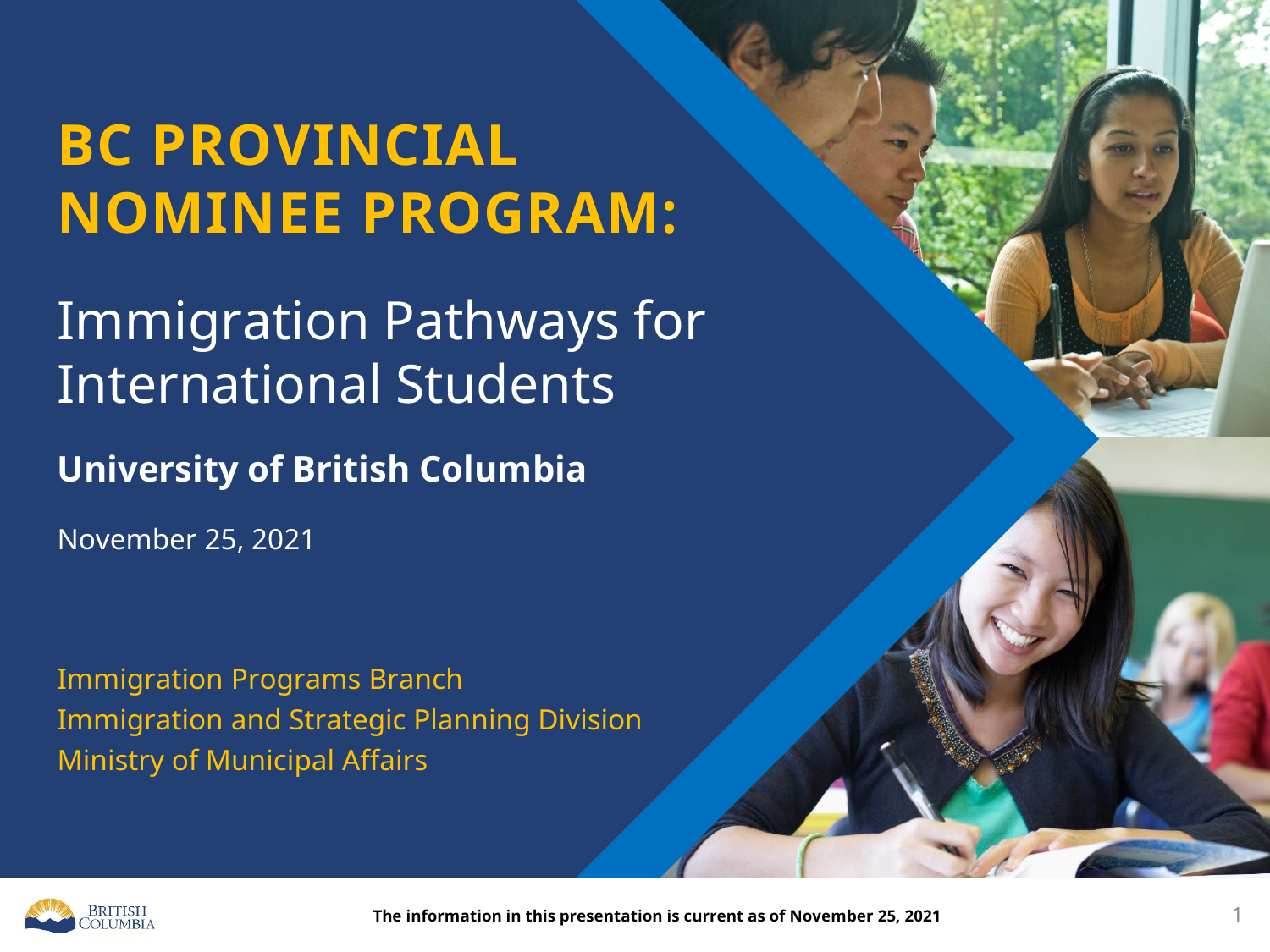### Agenda

- 1. Immigration & BC Provincial Nominee Program (BC PNP) Overview
- 2. Skills Immigration & Express Entry Streams
- 3. BC PNP Tech
- 4. COVID-19

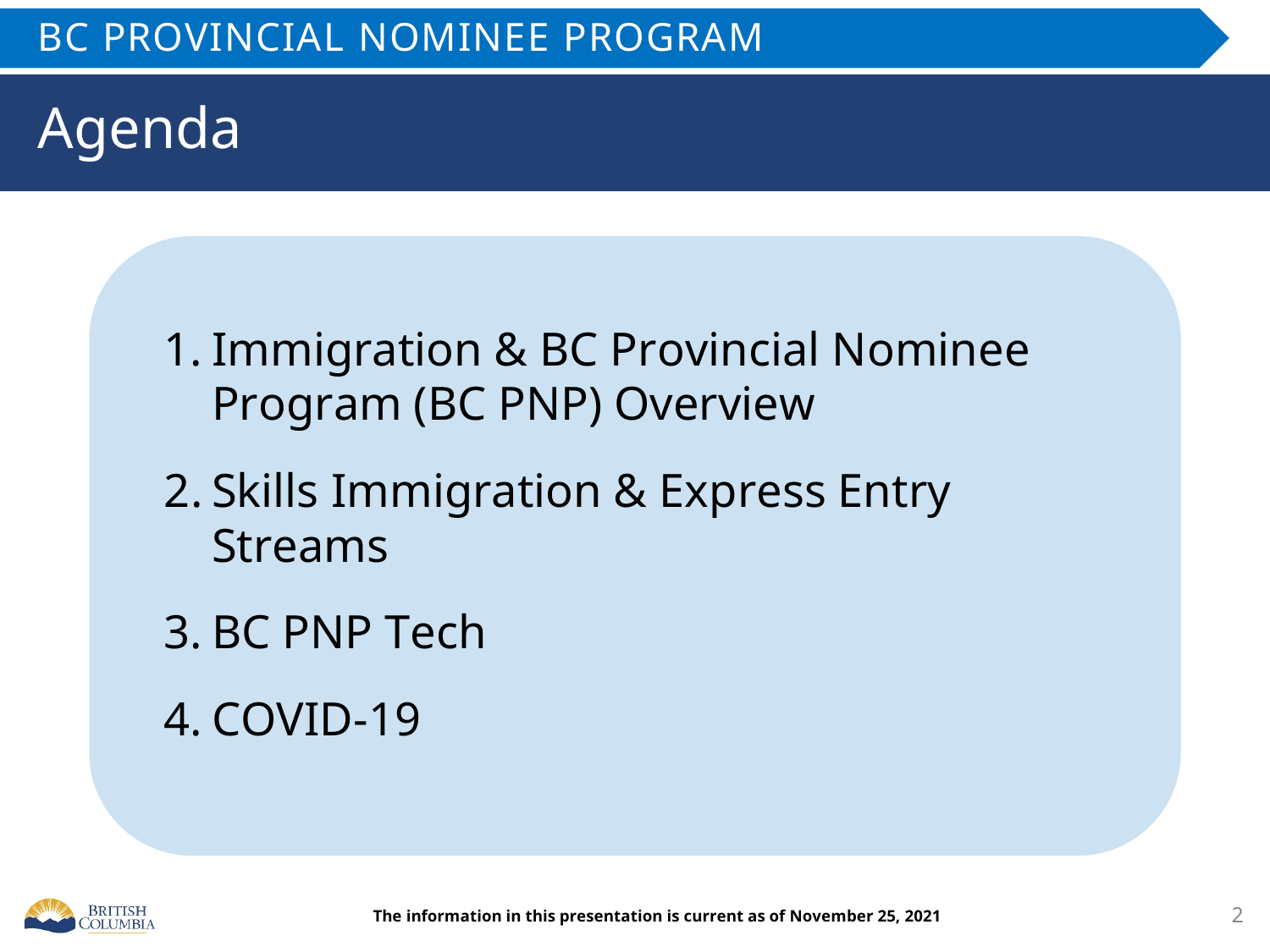### Immigration to B.C.

Application to BC PNP Application for Permanent Residence (IRCC)

# **Skills Immigration stream Express Entry BC (EEBC) stream Entrepreneur Immigration stream**

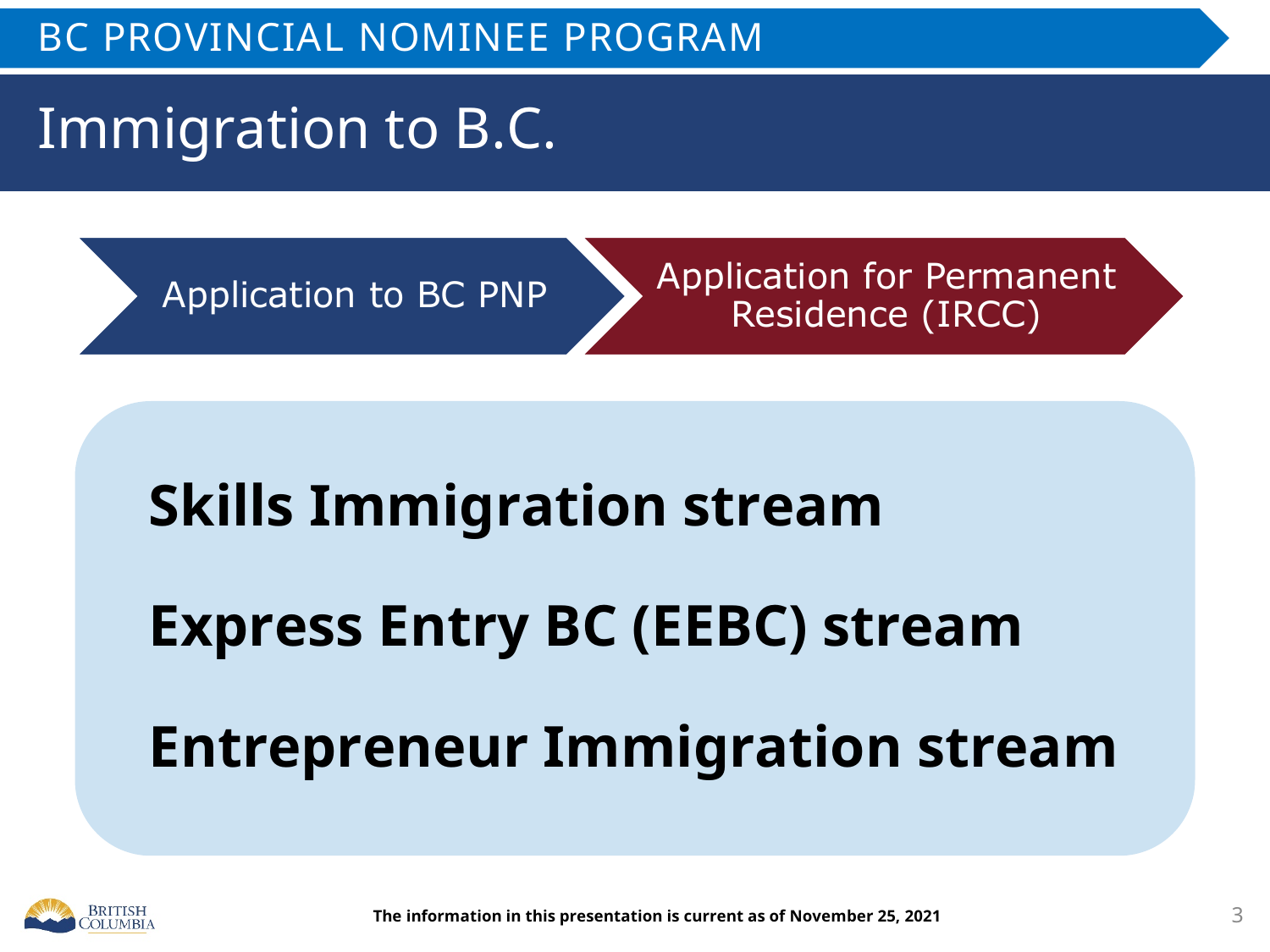#### Skills Immigration Stream Process

#### **Skills Immigration Process**



#### **Express Entry BC Process**



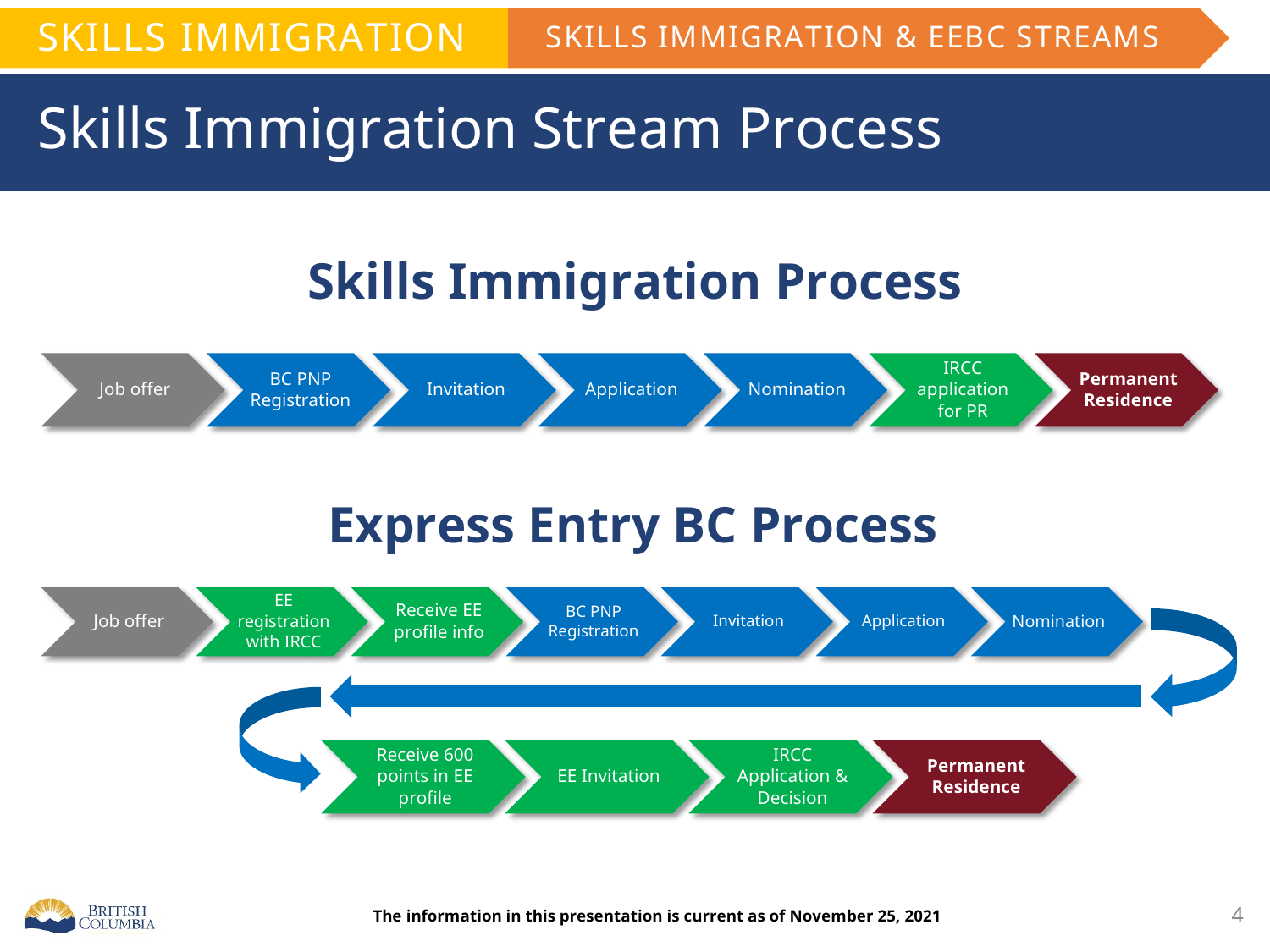#### BC PNP Skills Immigration & Express Entry BC

| <b>Skills Immigration</b>                                                                                                                           |                                                                                                                 |                                                                                                           | <b>Express Entry BC</b>                                                                                                        |
|-----------------------------------------------------------------------------------------------------------------------------------------------------|-----------------------------------------------------------------------------------------------------------------|-----------------------------------------------------------------------------------------------------------|--------------------------------------------------------------------------------------------------------------------------------|
|                                                                                                                                                     |                                                                                                                 |                                                                                                           | <b>Requires federal Express Entry profile</b>                                                                                  |
| <b>Registration</b><br>required                                                                                                                     | <b>No registration</b><br>required                                                                              | <b>Registration</b><br>required                                                                           | <b>No registration</b><br>required                                                                                             |
| <b>Skilled Worker</b><br>$\bullet$<br><b>International</b><br>$\bullet$<br><b>Graduate</b><br><b>Entry Level &amp;</b><br>$\bullet$<br>Semi-Skilled | Healthcare<br>$\bullet$<br>Professional<br><b>International</b><br>$\bullet$<br><b>Post-</b><br><b>Graduate</b> | EEBC - Skilled<br>$\bullet$<br>Worker<br>$EEEC -$<br>$\bullet$<br><b>International</b><br><b>Graduate</b> | $EEBC -$<br><b>Healthcare</b><br>Professional<br>EEBC-<br>$\bullet$<br><b>International</b><br><b>Post-</b><br><b>Graduate</b> |

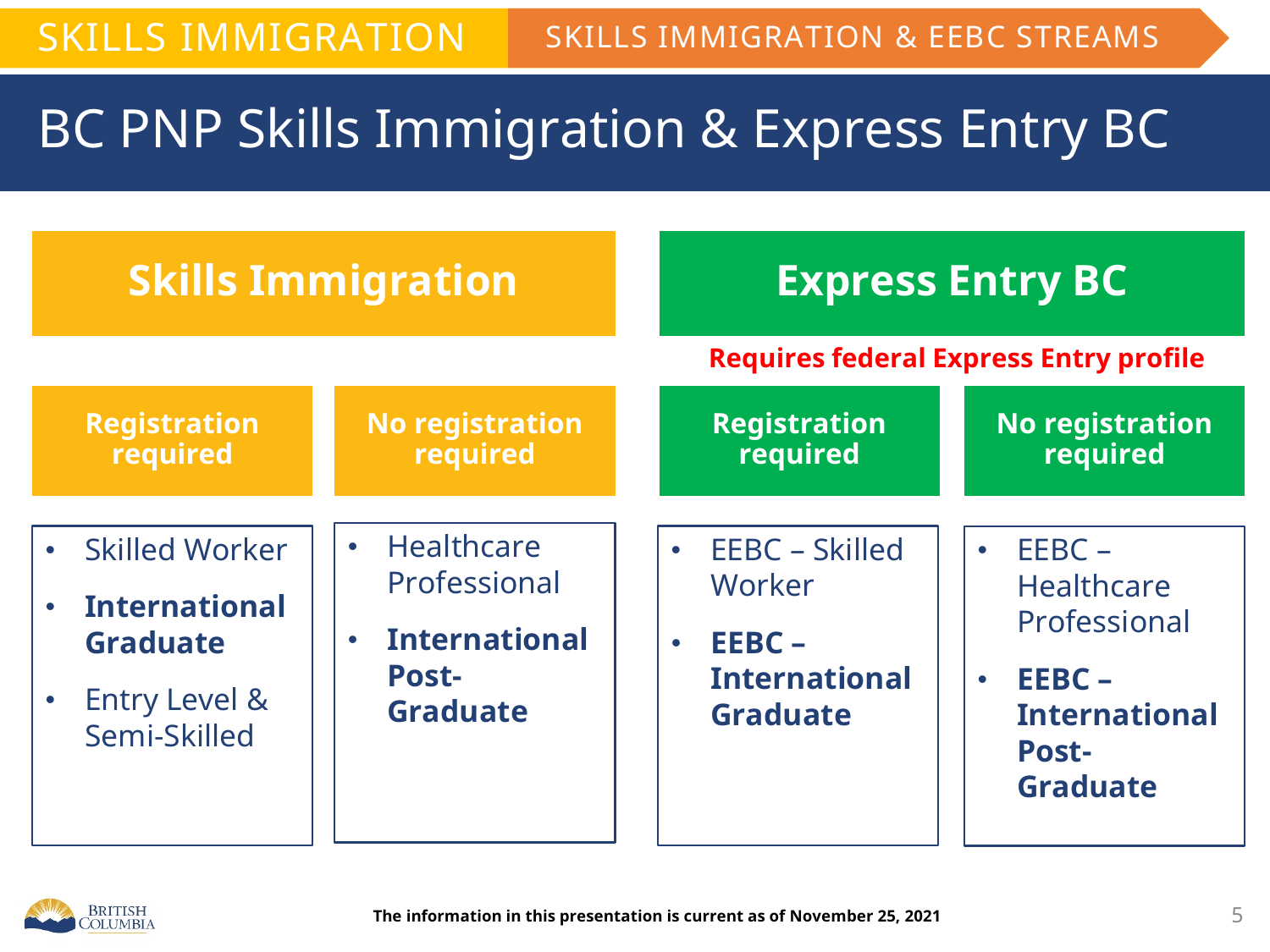#### SI vs EEBC – What are the differences?

| <b>Skills Immigration</b> |                                                                                      | <b>Express Entry BC</b> |                                                                  |
|---------------------------|--------------------------------------------------------------------------------------|-------------------------|------------------------------------------------------------------|
|                           |                                                                                      |                         |                                                                  |
|                           | • You do not need to qualify for<br><b>Express Entry to apply</b>                    |                         | Nominees receive 600 points in the<br>federal Express Entry pool |
|                           | You may be able to apply                                                             |                         | <b>BUT</b>                                                       |
|                           | immediately after graduation<br>Canadian work experience not<br>necessarily required |                         | You must first qualify for one of the                            |
|                           |                                                                                      |                         | 3 federal immigration programs:<br>FSW, CEC, FST                 |
|                           | All skill level occupations - NOC 0, A,<br><b>B, C &amp; D</b>                       |                         | work experience, language,<br>settlement funds                   |
|                           |                                                                                      |                         | <b>Skilled occupations: NOC 0/A/B</b>                            |
|                           |                                                                                      |                         |                                                                  |

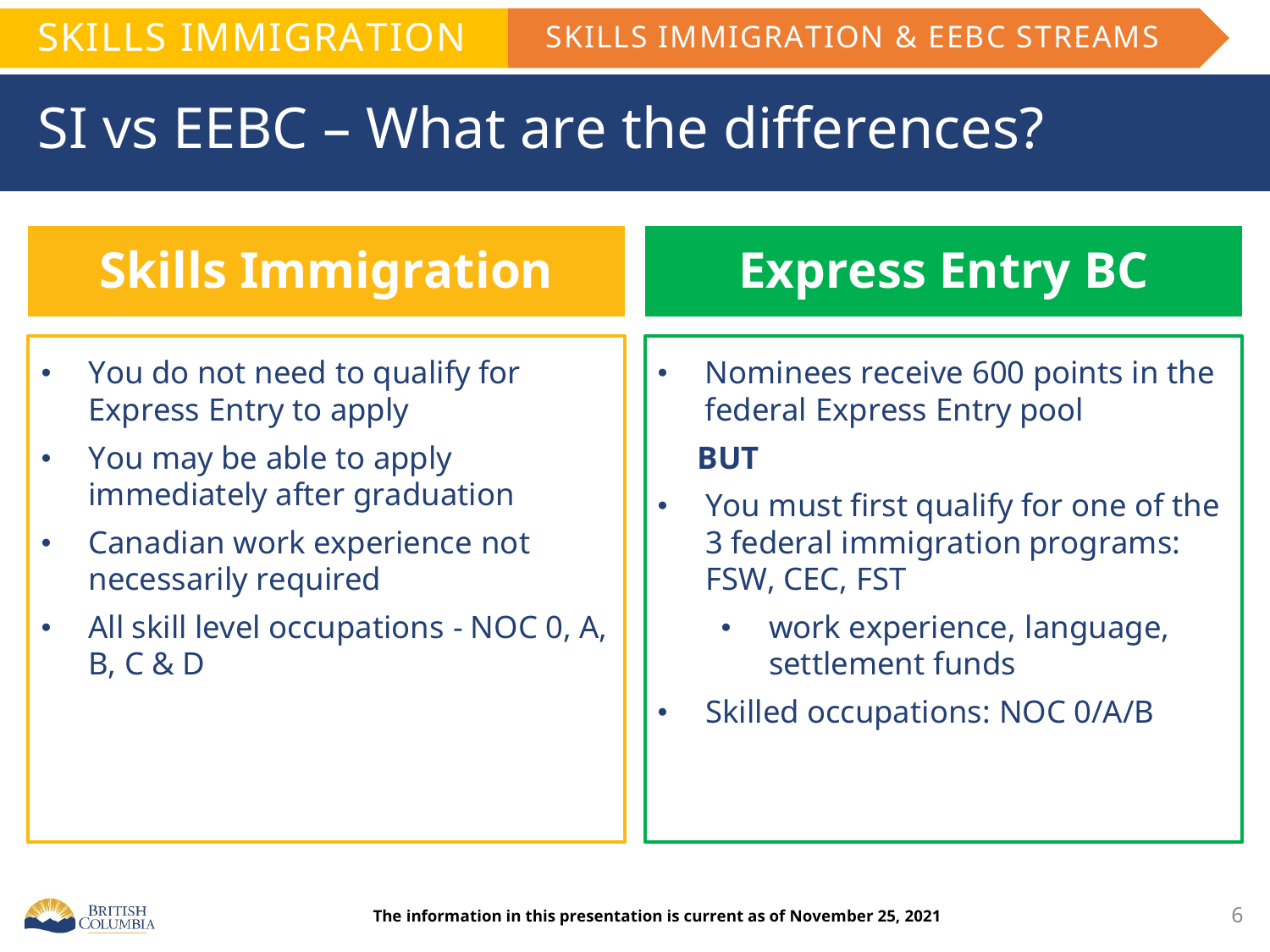### General Program Requirements

- Full-time, indeterminate job offer
	- (exceptions: one-year job offer for BC PNP Tech occupations; No job offer required for eligible International Post-Graduates)
- Occupation, qualifications & wage
- Language proficiency
- Minimum income
- Legally able to work in Canada
- Intent to reside in B.C.

\*Additional requirements for EEBC stream

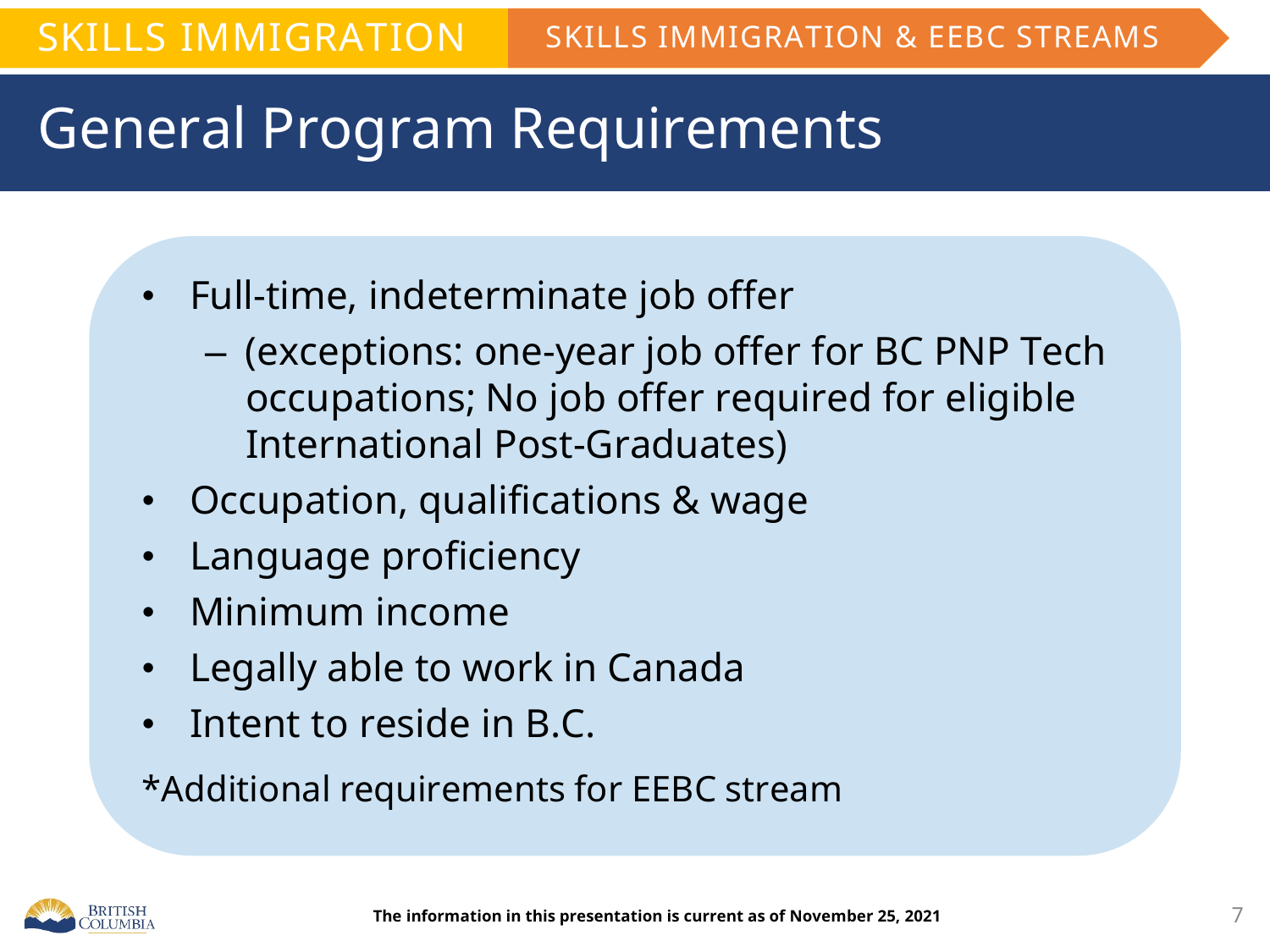### Employer Requirements

#### **Employer Requirements**

- Minimum 1 year in business (2 years if Entry Level / Semi-Skilled)
- Has 5 employees (3 if outside Greater Vancouver)
- History of good workplace and business practices
- Offered permanent full-time job with market wage (1yr for tech)
- Satisfied recruitment requirements

#### **Employer Responsibilities**

- Accuracy of employer info sections of the online application
- Notify of changes in the employment status or if the business has closed or changed ownership.

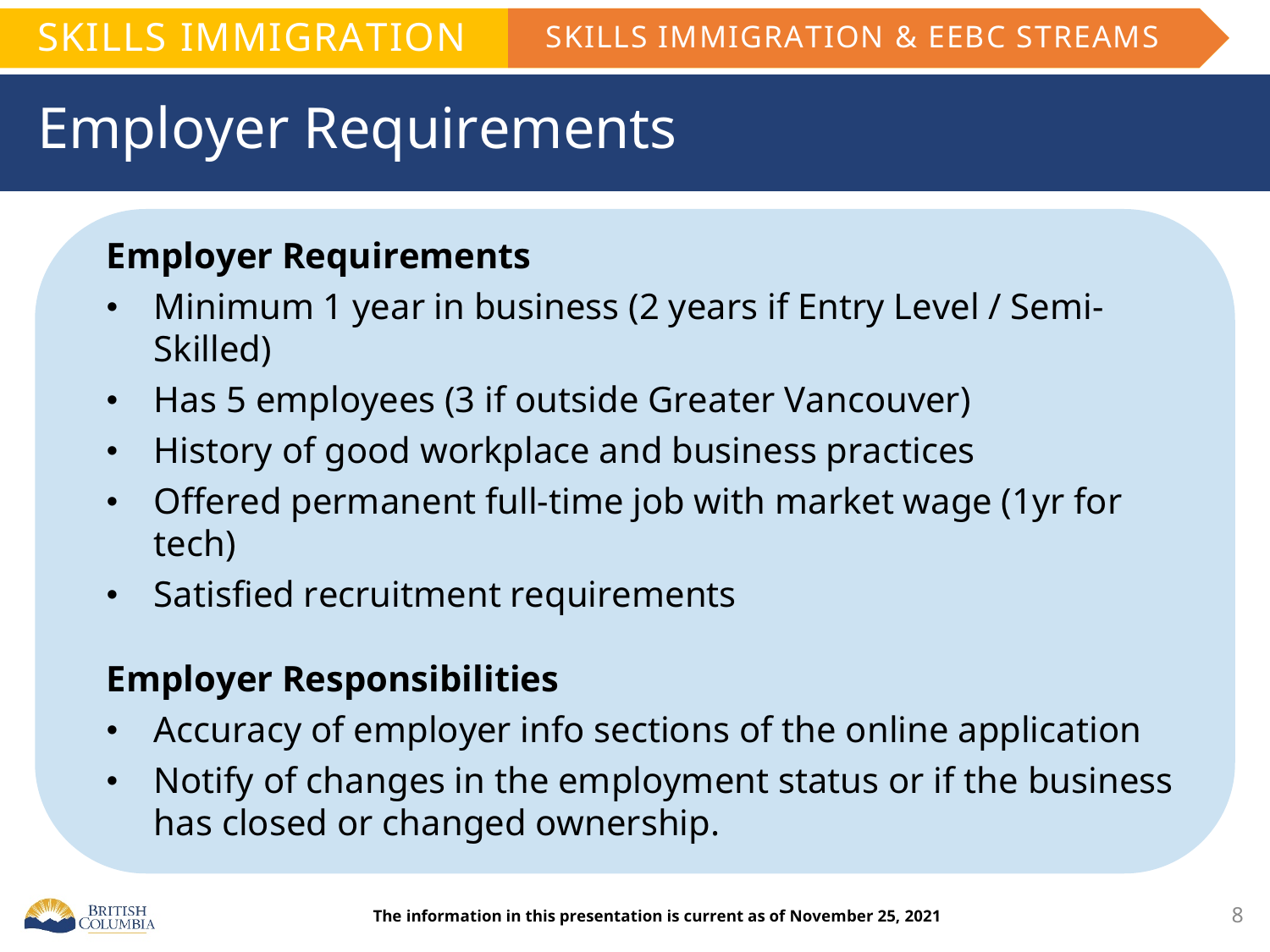### International Post-Graduate Category

| <b>Employer</b>                              | <b>International</b><br><b>Post-Graduate</b><br>SI-IPG                                                                                                                                                                                                                                          | <b>International</b><br><b>Post-Graduate</b><br><b>EEBC - IPG</b>                                                                                                                                                                                                                                             |
|----------------------------------------------|-------------------------------------------------------------------------------------------------------------------------------------------------------------------------------------------------------------------------------------------------------------------------------------------------|---------------------------------------------------------------------------------------------------------------------------------------------------------------------------------------------------------------------------------------------------------------------------------------------------------------|
|                                              | Completed                                                                                                                                                                                                                                                                                       | <b>Accepted into IRCC</b><br><b>Express Entry pool</b>                                                                                                                                                                                                                                                        |
| • Offer of employment<br><b>NOT required</b> | requirements for a<br>Master's or PhD at an<br>eligible B.C. institution<br>Eligible studies limited<br>to specific fields, e.g.<br>natural, applied, or<br>health sciences<br>Completed within past 3<br>years<br>Ability and intent to<br>reside in B.C.<br>Able to economically<br>establish | <b>Completed requirements</b><br>for a Master's or PhD at<br>an eligible B.C. institution<br>Eligible studies limited to<br>specific fields, e.g.<br>natural/ applied/ health<br>sciences<br>Completed within past 3<br>years<br>Ability and intent to<br>reside in B.C.<br>Able to economically<br>establish |

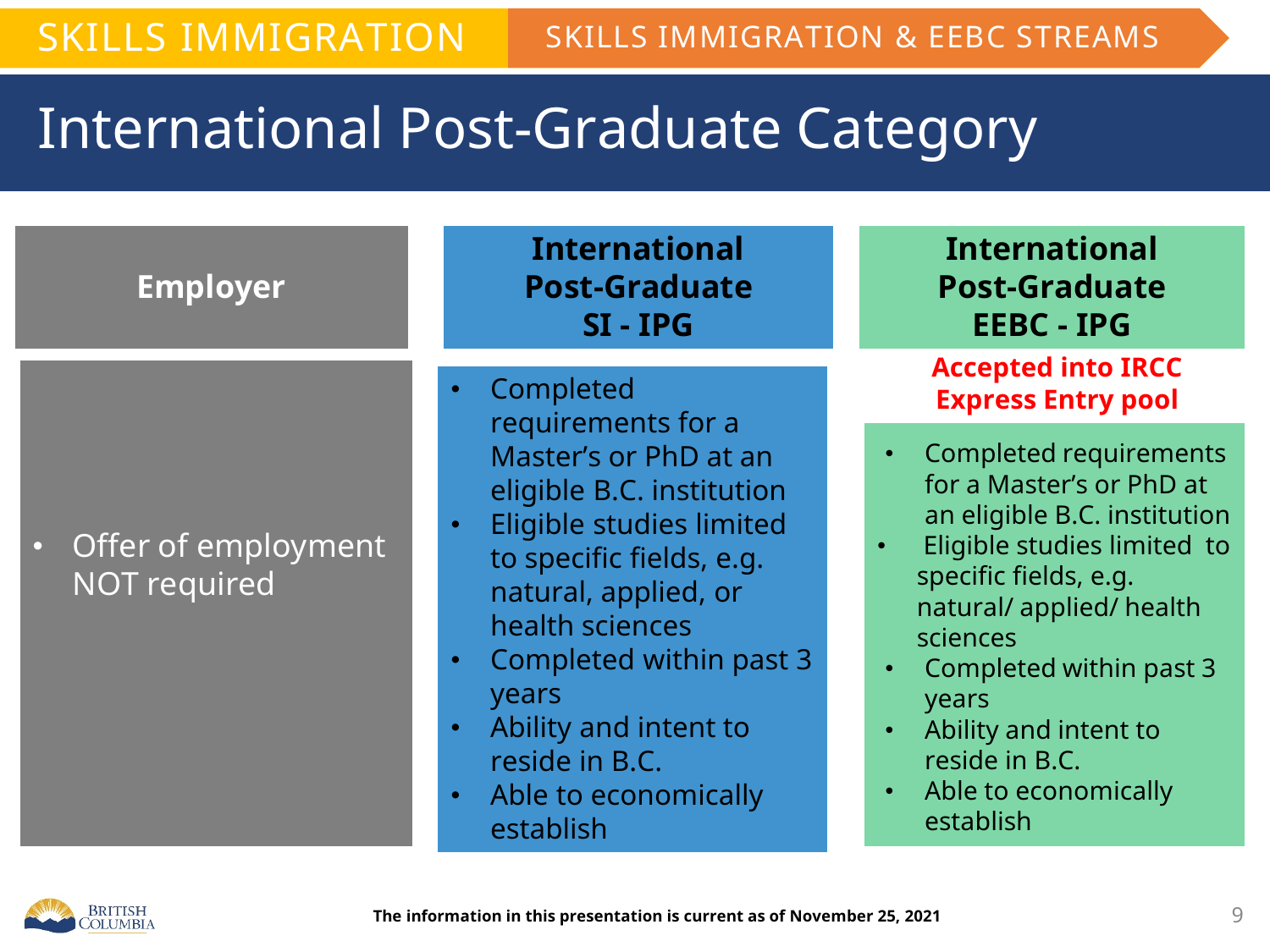### Eligibility for IPG & EEBC IPG programs

Your graduate degree (masters or doctorate) must be in one of the following programs of study in the natural, applied, or health sciences as defined by Statistics Canada's Classification of Instructional Programs (CIP) 2016:

Agriculture, agriculture operations and related sciences

Biological and biomedical sciences

Computer and information sciences and support services

Engineering

Engineering technology and engineering-related fields

Health professions and related programs

Mathematics and statistics

Natural resources conservation

Physical sciences

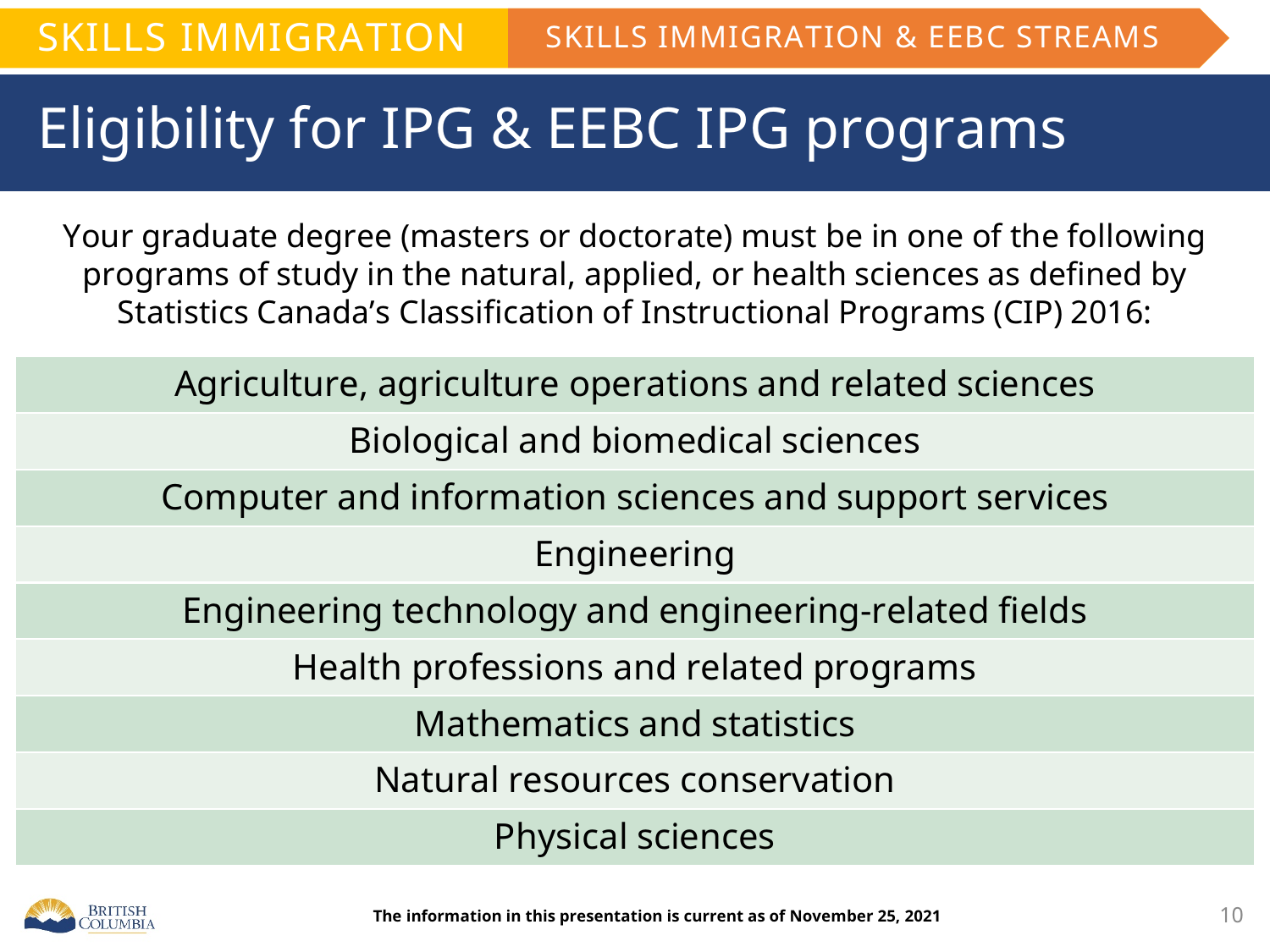### Eligibility for IPG, EEBC & IPG Programs

For a full list of programs by institution, please download our IPG & EEBC IPG Eligible Programs of Study from the documents page of the website.



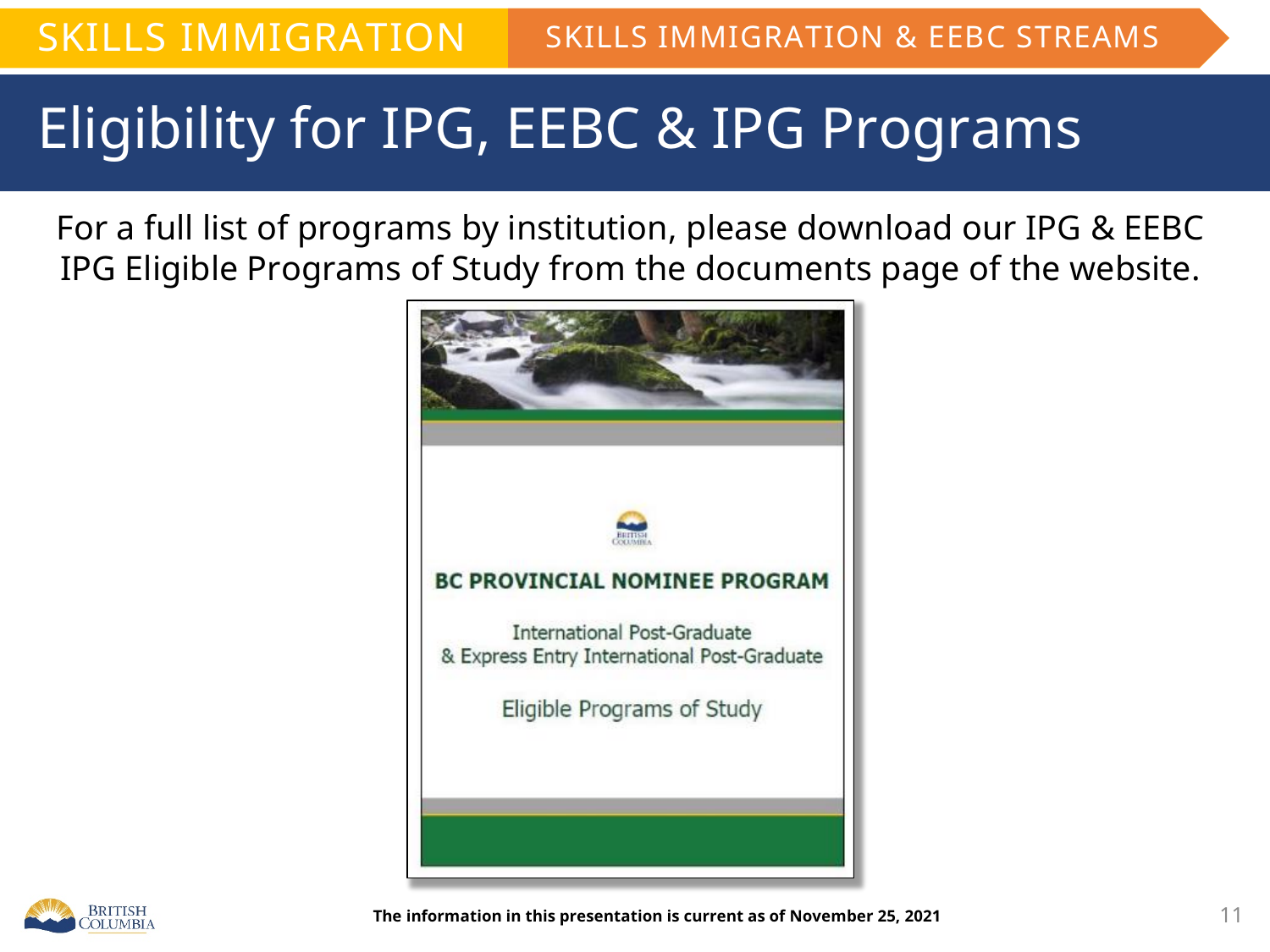### International Graduate Category

**Employer Requirements**

- Same requirements for SI and EEBC
- Good financial standing; Good business practices
- Established & operating in BC for at least1 year
- Have at least 5 full-time staff if in GVRD, 3 if outside GVRD
- Offer Market rate wages

**International Graduate SI - IG**

- Full-time, indefinite job offer in NOC 0, A, or B occupation
- Degree/Diploma/ Certificate in an eligible program and institution in Canada
- Completed within past 3 years
- Min of 8 months full-time study (2 semesters)
- intent to reside in B.C.
- Able to economically establish
- NOC B applications require language test scores (CLB 4)

#### **International Graduate EEBC - IG**

#### **Accepted into IRCC Express Entry pool**

- Full-time, indefinite job offer in NOC 0, A or B occupation
- Degree/Diploma/ Certificate in an eligible program and institution in Canada
- Completed within past 3 years
- Min of 8 months full-time study (2 semesters)
- intent to reside in B.C.
- Able to economically establish
- NOC B applications require language test scores (CLB 4)

Health Care Professionals contact Health Match BC [www.healthmatchbc.org](http://www.healthmatchbc.org/)

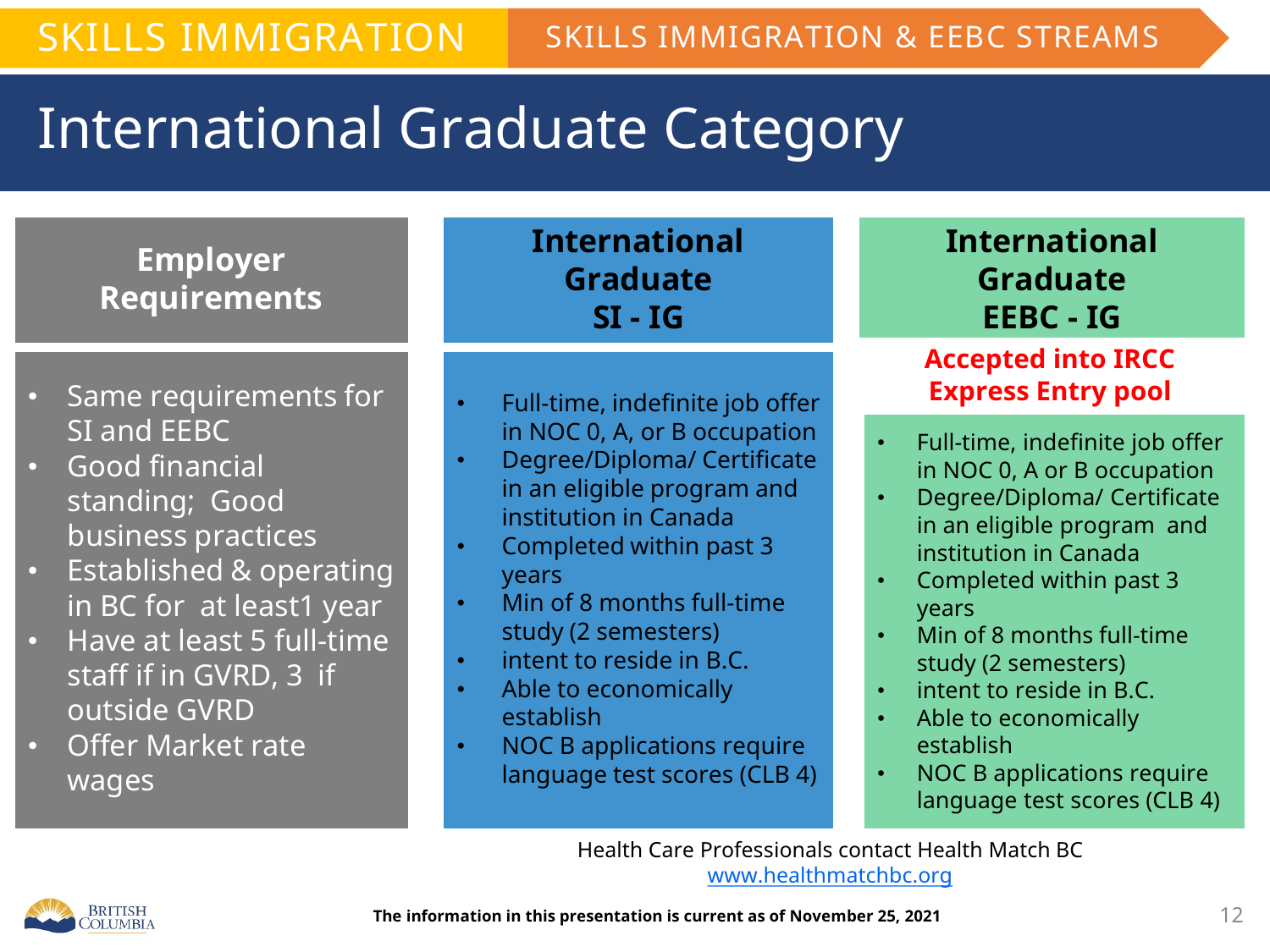### Skilled Worker (SW) Category

| <b>Employer</b>                                                                                                                           | <b>Skilled Worker</b><br>$SI - SW$                                                                                                                                                                                                                                                                                                                                                     | <b>Skilled Worker</b><br><b>EEBC - SW</b>                                                                                                                                                                                                                                                                                        |
|-------------------------------------------------------------------------------------------------------------------------------------------|----------------------------------------------------------------------------------------------------------------------------------------------------------------------------------------------------------------------------------------------------------------------------------------------------------------------------------------------------------------------------------------|----------------------------------------------------------------------------------------------------------------------------------------------------------------------------------------------------------------------------------------------------------------------------------------------------------------------------------|
| · Good financial<br>standing<br><b>Established for 1 year</b><br>$\bullet$<br>• Sufficient staff<br><b>Market rate wages</b><br>$\bullet$ | Have full-time, indefinite<br>job offer in a NOC 0, A or B<br>occupation<br>Minimum 2 years directly-<br>$\bullet$<br>related experience<br>Requisite education for job<br>$\bullet$<br><b>BC</b> certification (if<br>$\bullet$<br>required)<br>Legally able to work in B.C.<br>$\bullet$<br>Able to economically<br>$\bullet$<br>establish<br><b>NOC B applications</b><br>$\bullet$ | <b>Accepted into IRCC</b><br><b>Express Entry pool</b><br>Have full-time, indefinite<br>$\bullet$<br>job offer in NOC 0, A or B<br>occupation<br>Min. 2 years related<br>$\bullet$<br>experience<br>Requisite education for<br>job<br><b>B.C. certification (if</b><br>required)<br>Legally able to work in<br>$\bullet$<br>B.C. |
|                                                                                                                                           | language test scores                                                                                                                                                                                                                                                                                                                                                                   | Able to economically<br>$\bullet$<br>establish                                                                                                                                                                                                                                                                                   |

Health Care Professionals contact Health Match BC [www.healthmatchbc.org](http://www.healthmatchbc.org/)

*OR*

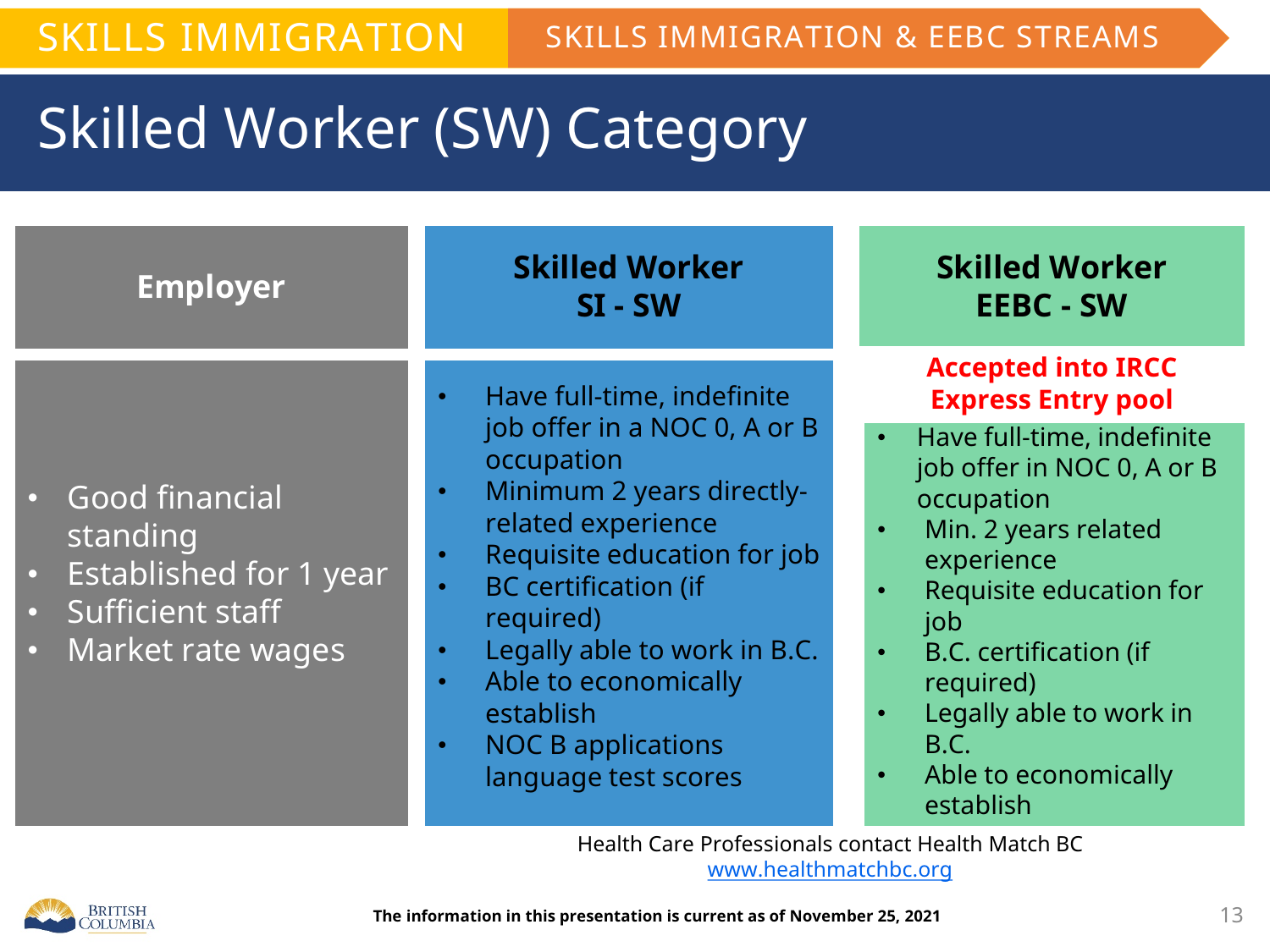### **Entry Level and Semi-Skilled (ELSS) Category**

#### **Employer**

#### **Applicant**

- Good financial standing
- **Well-established for 2 years**
- Sufficient staff
- Full-time, indeterminate job offer
- Market rate wages
- **Eligible NOC C & D occupation in Hospitality, Tourism, Food Processing, Long Haul Truck Driving only**
- 9 months consecutive full-time work with employer in offered position prior to submission of registration
- Continuous employment during process
- Minimum language requirements (CLB 4)
- Maintain immigration status
- Able to economically establish

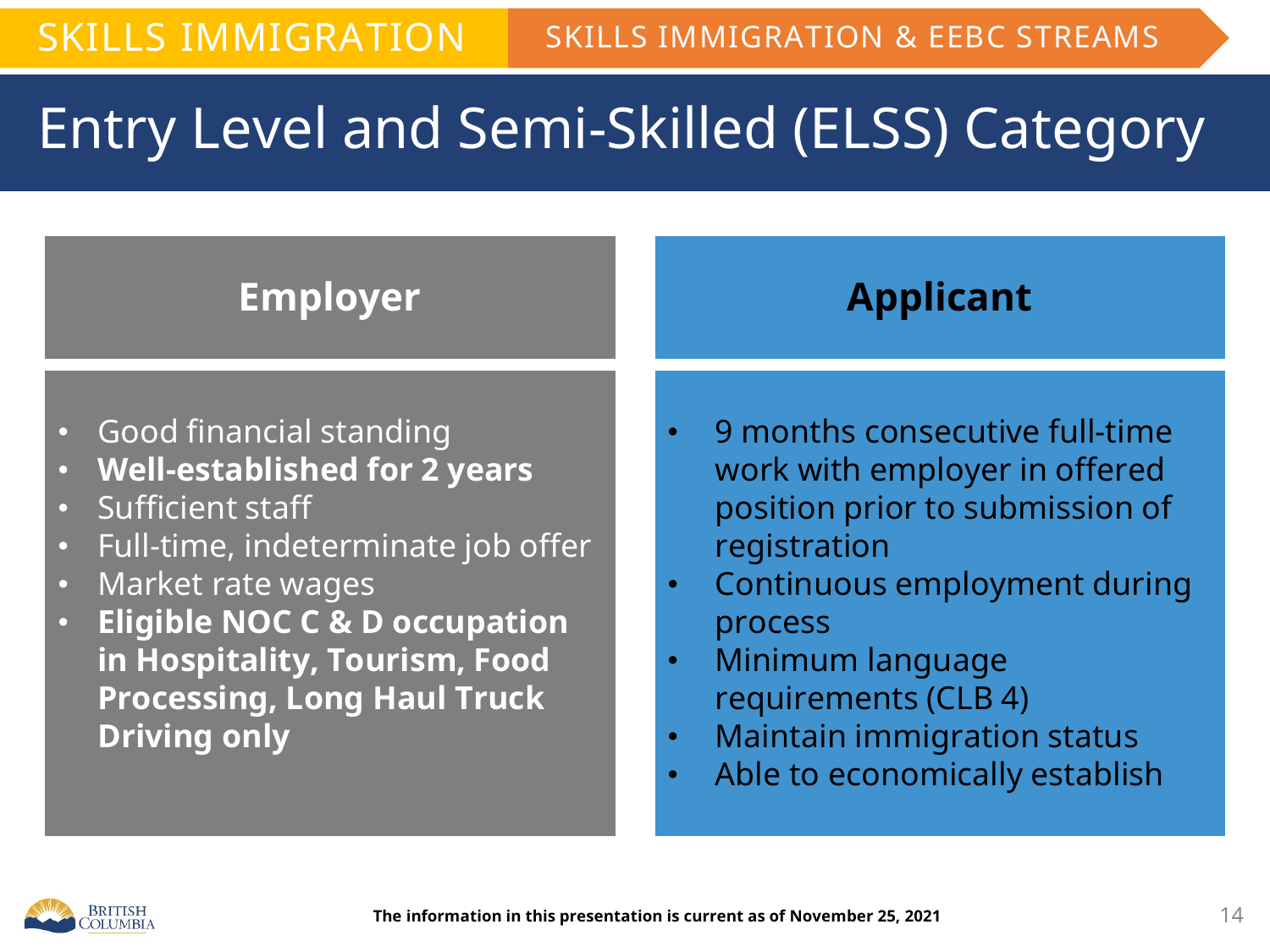#### SKILLS IMMIGRATION BC PNP TECH

### BC PNP Tech

#### **Supporting B.C.'s technology sector**

| <b>Service &amp; Timeliness</b>                                                                                                                                                                        | <b>Prioritization</b>                                                                                                   | <b>Engagement</b>                                                       |
|--------------------------------------------------------------------------------------------------------------------------------------------------------------------------------------------------------|-------------------------------------------------------------------------------------------------------------------------|-------------------------------------------------------------------------|
| $\triangleright$ Dedicated concierge service<br>$\triangleright$ Dedicated email for employers<br>$\geq$ 29 priority tech occupations<br>$\triangleright$ 2-day response time / just-in-time<br>access | $\triangleright$ Assigned next<br>business day<br>$\triangleright$ Fast-tracked<br>$\triangleright$ BC PNP tech<br>team | $\triangleright$ Increased and<br>focused<br>outreach to tech<br>sector |

**Job Offer:** Indeterminate **OR one year duration with 120 days remaining at the time of application;** must be in one of the 29 eligible tech occupations

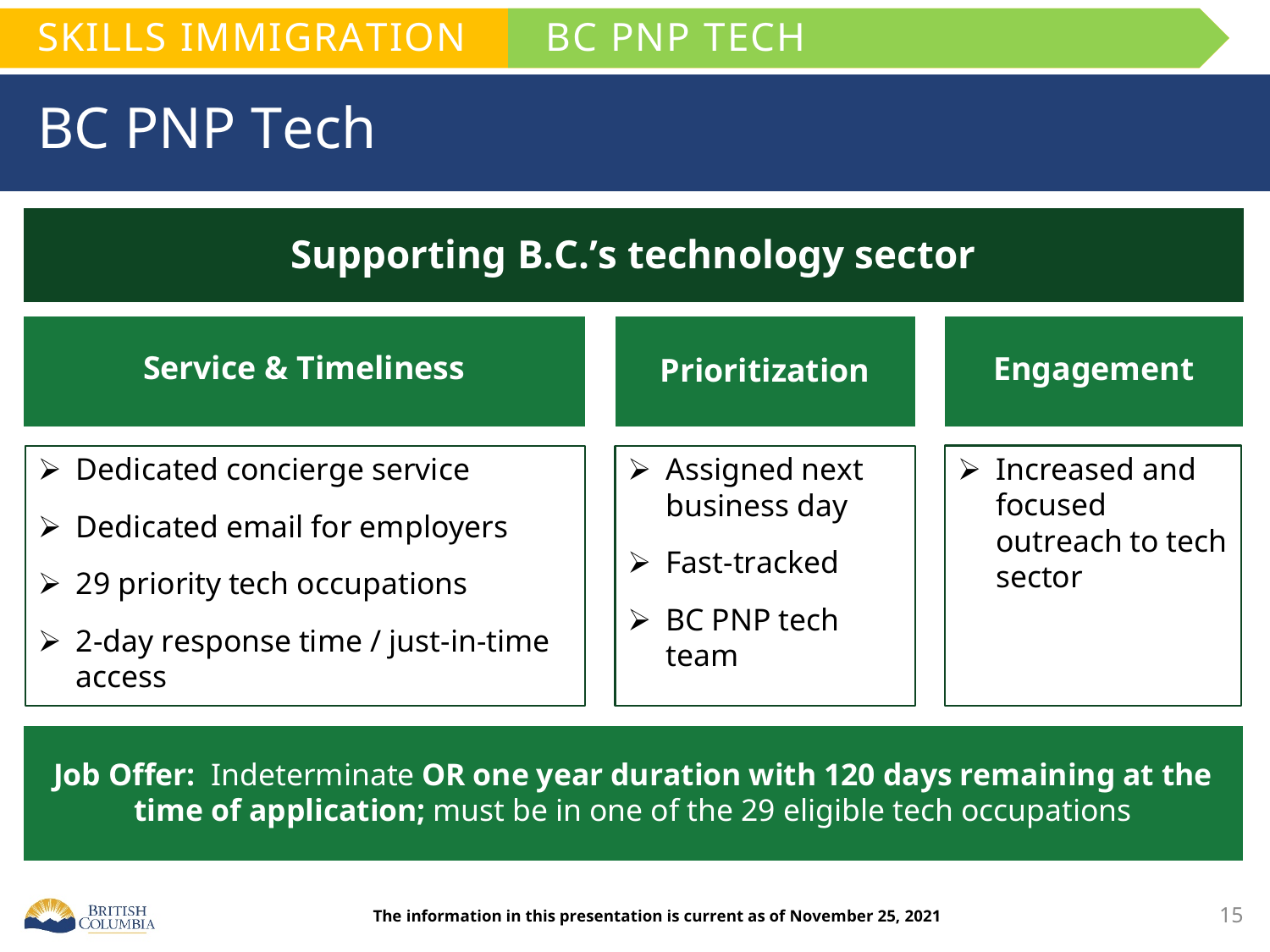#### SKILLS IMMIGRATION BC PNP TECH

### 29 Eligible Occupations

| <b>NOC</b> | <b>lob Title</b>                                                            | <b>NOC</b> | <b>Job Title</b>                                                                                          |
|------------|-----------------------------------------------------------------------------|------------|-----------------------------------------------------------------------------------------------------------|
| 0131       | Telecommunication carriers managers                                         | 2242       | Electronic service technicians (household and business<br>equipment)                                      |
| 0213       | Computer and information systems<br>managers                                | 2243       | Industrial instrument technicians and mechanics                                                           |
| 0512       | Managers - publishing, motion pictures,<br>broadcasting and performing arts | 2281       | Computer network technicians                                                                              |
| 2131       | Civil engineers                                                             | 2282       | User support technicians                                                                                  |
| 2132       | Mechanical engineers                                                        | 2283       | Information systems testing technicians                                                                   |
| 2133       | Electrical and electronics engineers                                        | 5121       | <b>Authors and writers</b>                                                                                |
| 2134       | Chemical engineers                                                          | 5122       | <b>Editors</b>                                                                                            |
| 2147       | Computer engineers (except software<br>engineers and designers)             | 5125       | Translators, terminologists and interpreters                                                              |
| 2171       | Information systems analysts and consultants                                | 5224       | <b>Broadcast technicians</b>                                                                              |
| 2172       | Database analysts and data administrators                                   | 5225       | Audio and video recording technicians                                                                     |
| 2173       | Software engineers and designers                                            | 5226       | Other technical and co-ordinating occupations in<br>motion pictures, broadcasting and the performing arts |
| 2174       | Computer programmers and interactive<br>media developers                    | 5227       | Support occupations in motion pictures, broadcasting,<br>photography and the performing arts              |
| 2175       | Web designers and developers                                                | 5241       | Graphic designers and illustrators                                                                        |
| 2221       | Biological technologists and technicians                                    | 6221       | Technical sales specialists - wholesale trade                                                             |
| 2241       | Electrical and electronics engineering<br>technologists and technicians     |            |                                                                                                           |

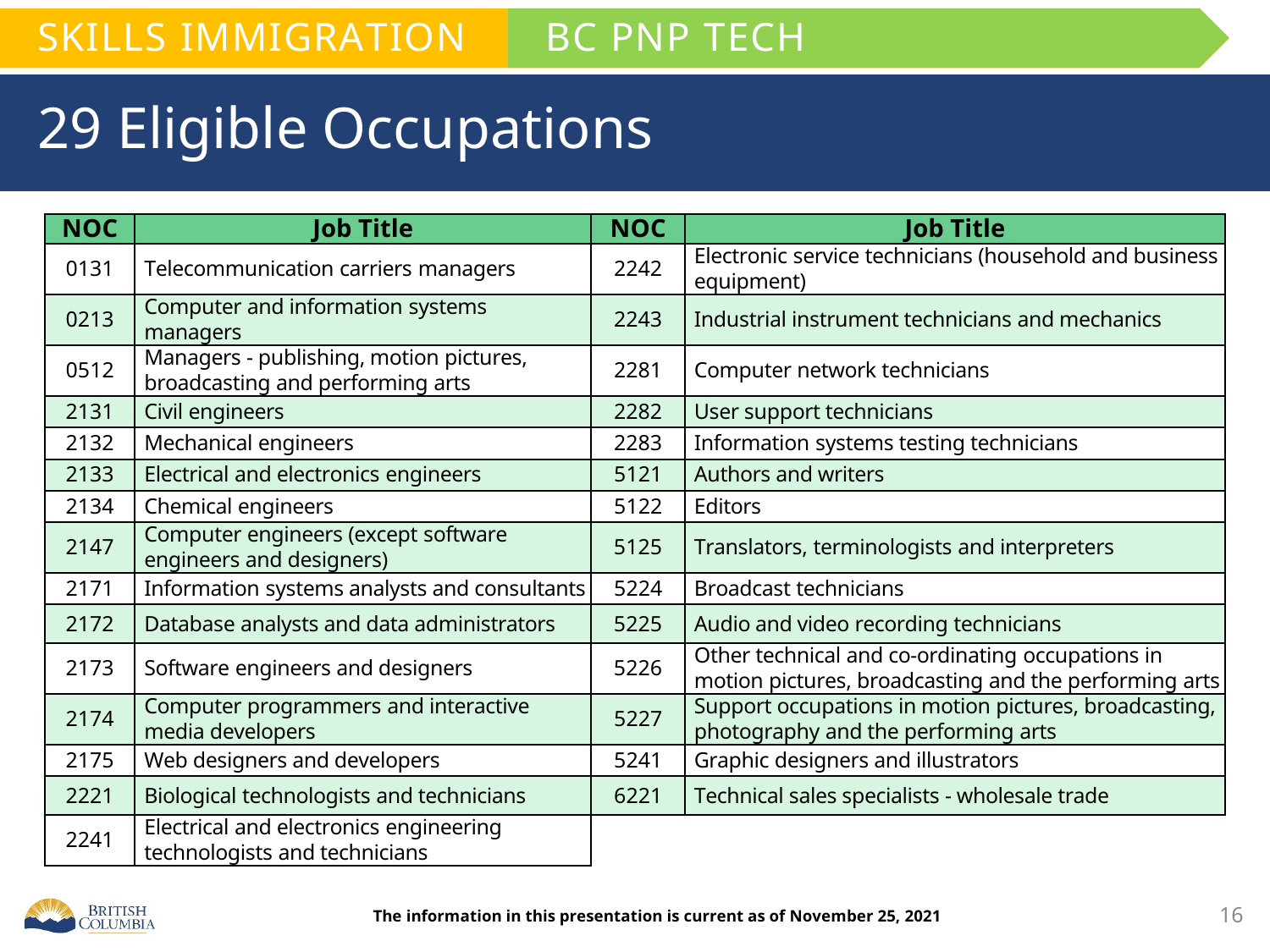### Are you ready to register or apply?

#### **Step 1:**

| <b>BETTEN</b>                                                                      | <b>CONTRACTOR</b><br>BC FAP ARTLA IMMORATION AND PUMPAS PATRY BC TRONGOLI (03)<br>Is Immigration - International Graduate Category<br>teminov apolicant reart provides<br>Case of Constitut Immigration records<br>Valid R.C. driven however (Competent by the except ground affect).                                                                                                                                                                                          | Step 2:                                                                                                                                                                                                                                                                   |
|------------------------------------------------------------------------------------|--------------------------------------------------------------------------------------------------------------------------------------------------------------------------------------------------------------------------------------------------------------------------------------------------------------------------------------------------------------------------------------------------------------------------------------------------------------------------------|---------------------------------------------------------------------------------------------------------------------------------------------------------------------------------------------------------------------------------------------------------------------------|
| <b>BRITISH COLUMBIA</b><br>PROVINCIAL NOMINEE PROGRAM<br>SKILLS IMMIGRATION<br>AND | Cape of Hogwardsol pace of possport<br>Current photograph.<br>tapy of the Hunter (Vacalcular)<br>Capp of which imaging steal conditions<br>Cape of odecrifica and/or bolding contributors (if applicable)<br>Chicle/Canadian education transcripts<br>tapy of infactorized to edential Assessment (LCA) (MappAcable)<br>Camart resume/CV<br>Spoace or Common-Law partner's LLC, amplitude and of applicable)<br>RC PAS use of a representative from staggin and 1 (Cappin Add) | <b>BCPNP Online</b><br>≻                                                                                                                                                                                                                                                  |
| EXPRESS ENTRY BRITISH COLUMBIA<br><b>TECHNICAL GUIDE</b>                           | Home<br><b>WELCOME TO BC PNP ONLINE</b>                                                                                                                                                                                                                                                                                                                                                                                                                                        | Sign In<br>Register                                                                                                                                                                                                                                                       |
|                                                                                    | <b>USER ID</b><br>Enter your User ID<br>Forgot User ID?<br>PASSWORD                                                                                                                                                                                                                                                                                                                                                                                                            | Don't have a profile yet? Register                                                                                                                                                                                                                                        |
|                                                                                    | Enter your password<br>Forgot password?<br>$m = 1$                                                                                                                                                                                                                                                                                                                                                                                                                             | Your password must contain a minimum of 8 characters. It should include upper and lower case (A to Z; a to z)<br>characters, numerals (0 to 9), and non-alphanumeric keyboard symbols (e.g., 1\$ # %). The password must not contain<br>User ID, First Name or Last Name. |

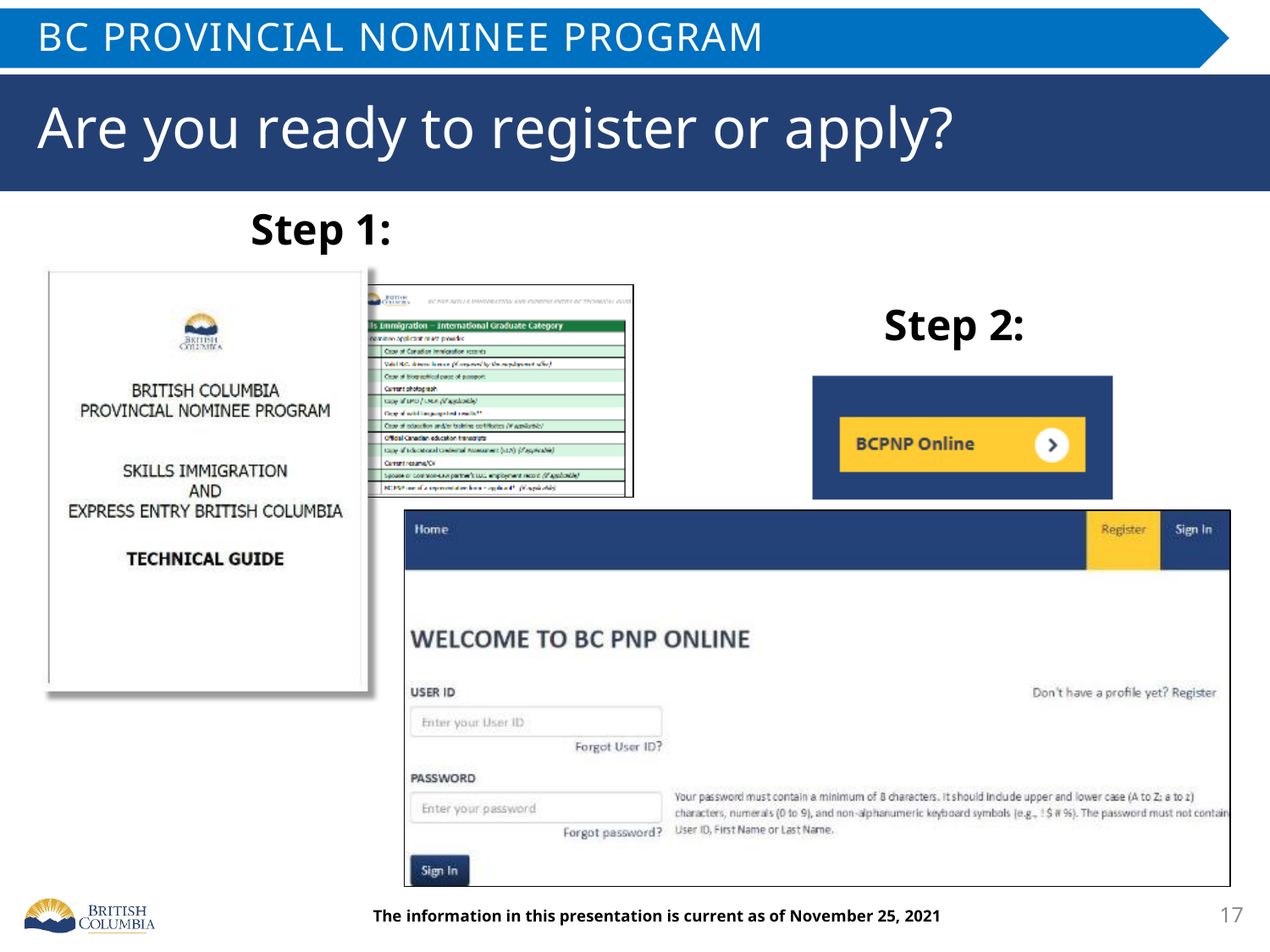## Registration Scoring

| <b>Economic Factors</b>                         | 120 | <b>Human Capital Factors</b>                            | 80             |
|-------------------------------------------------|-----|---------------------------------------------------------|----------------|
| <b>NOC</b>                                      | 60  | Language                                                | 30             |
| Wage                                            | 50  | Work experience                                         | 25             |
| Location                                        | 10  | Education                                               | 25             |
| <b>Additional Points</b>                        |     | <b>Additional Points</b>                                |                |
| <b>NOC 00</b>                                   | 15  | 1 year of directly-related<br>work experience in Canada | 10             |
| <b>Top 100 Occupation</b>                       | 10  | Post-secondary education<br>in Canada                   | 8              |
| <b>Currently working</b><br>in offered position | 10  | <b>ECA or trades certification</b>                      | $\overline{4}$ |

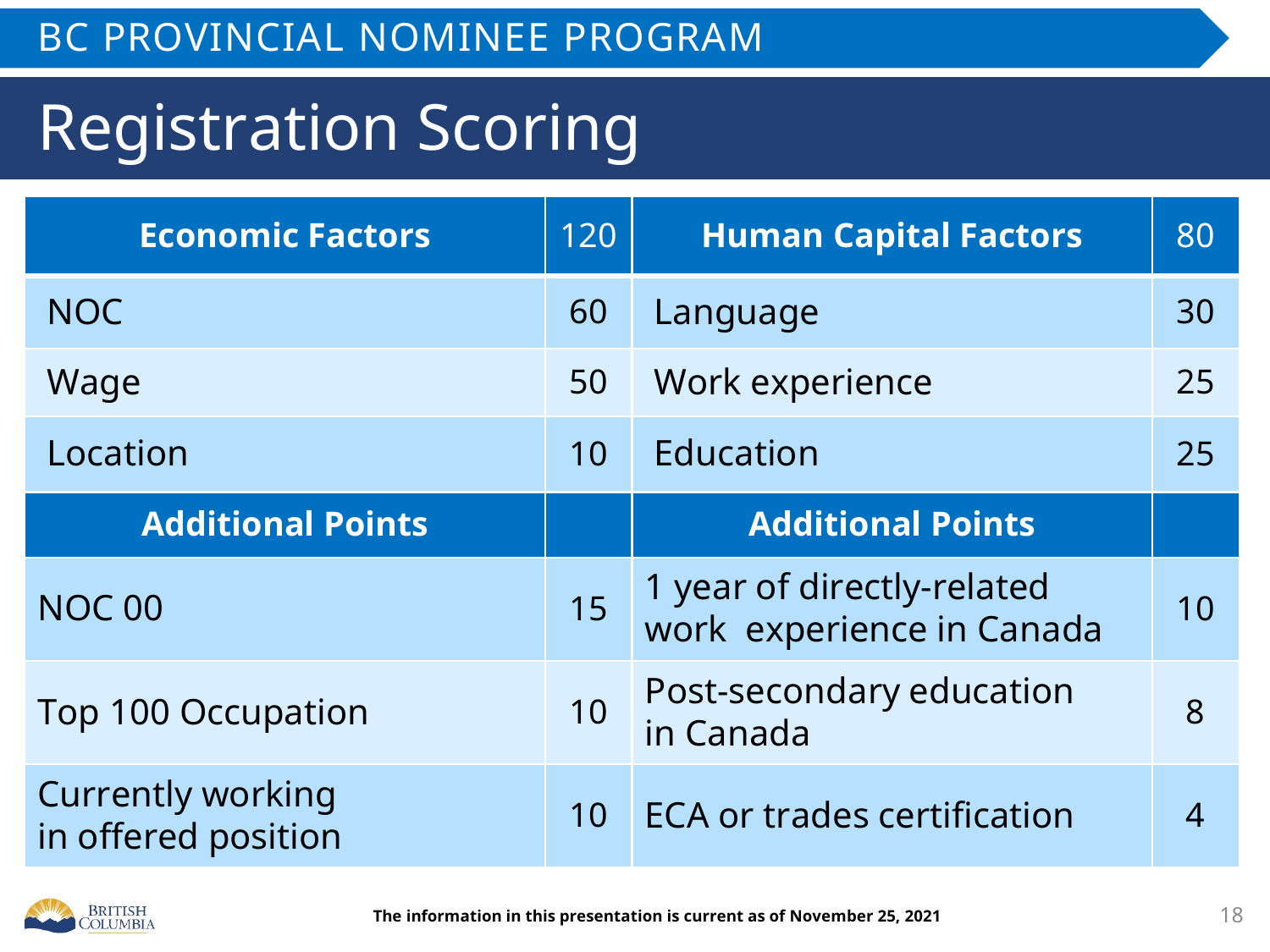### Using a Representative

You do not need a representative to apply to the BC PNP.

**PAID** reps must be a member of either:

- The College of Immigration and Citizenship Consultants [\(https://www.college-ic.ca/](https://www.college-ic.ca/)); or
- A Canadian Law Society

**UNPAID** reps can be a family member, friend, NGO/charity and cannot charge fees or receive any other compensation

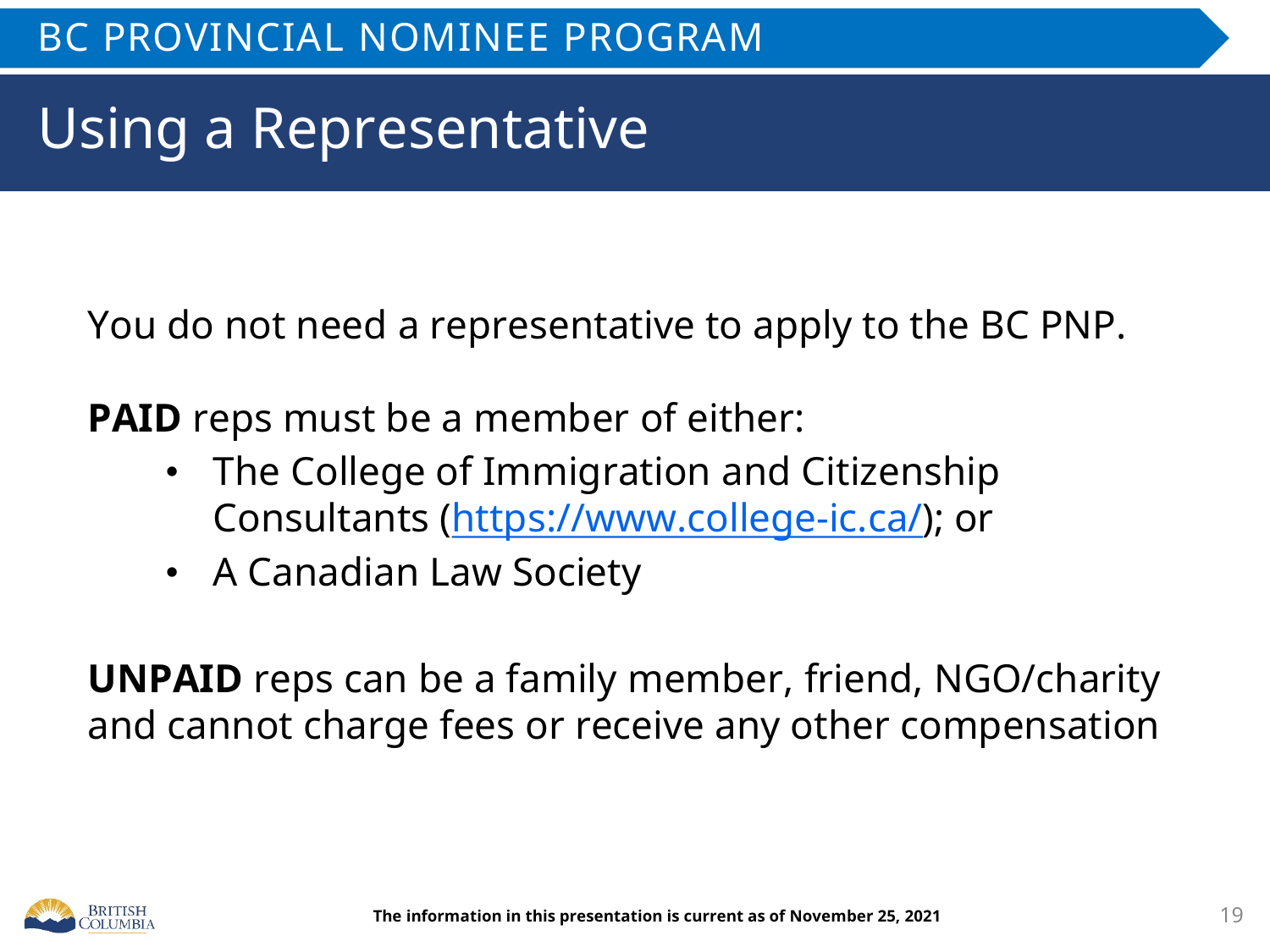### COVID-19 and BC PNP

COVID-19 related measures:

- International Graduates are eligible for the category for up to 3 years from graduation using the date of initial registration
- Documents flexibility with deadlines to submit
- Remote work in BC, outside BC
- Nominees must contact us if material changes to employment

For COVID-19 related BC PNP immigration updates and instructions, please visit [www.WelcomeBC.ca/PNP](http://www.welcomebc.ca/PNP)

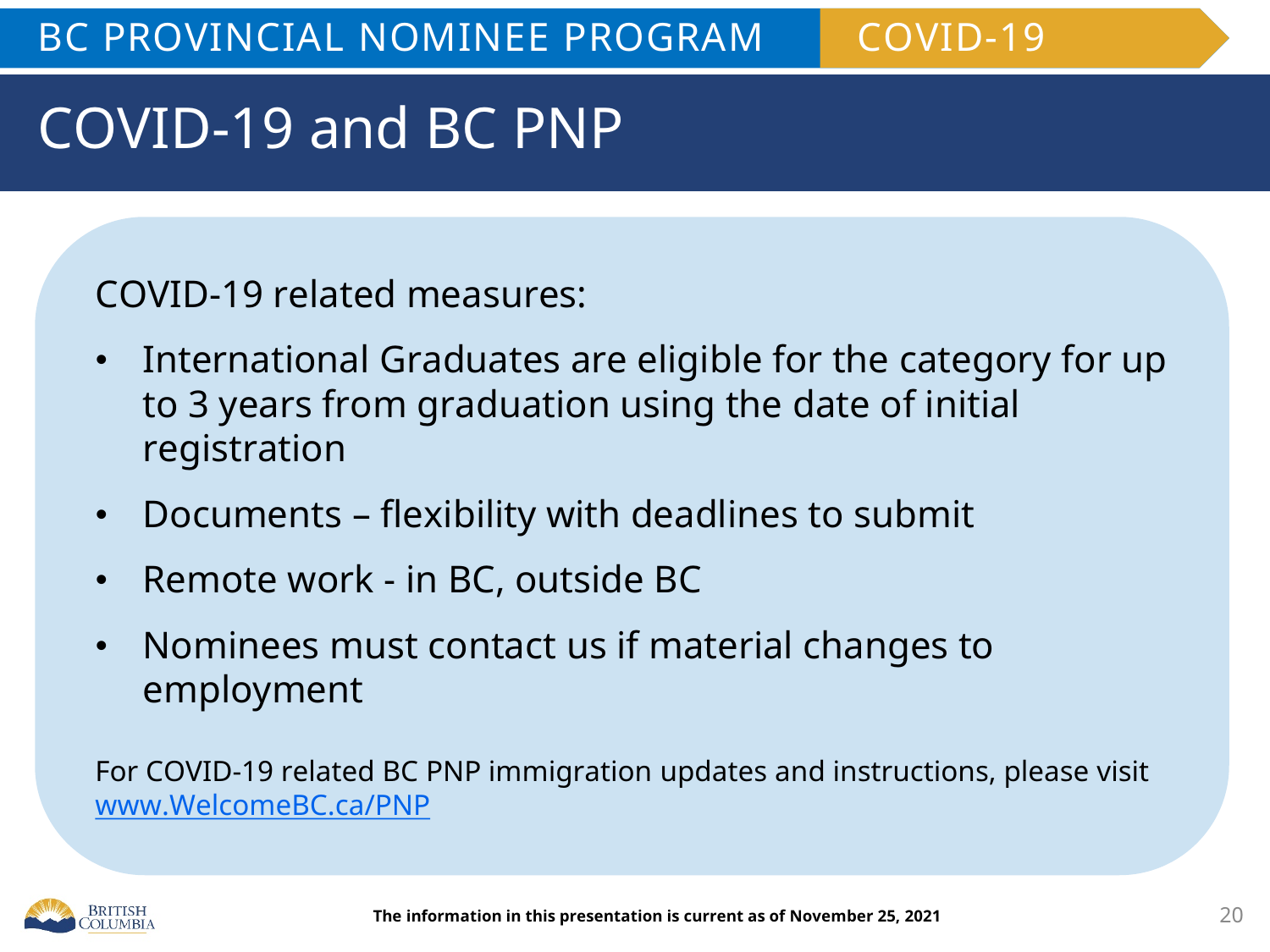### Distance Education

COVID-19 related measures (cont'd):

- Distance education is defined as a program of study in which the majority (more than 50%) of the credits earned were online.
- The BC PNP has temporarily amended the online learning requirement for the international student categories. This will allow learning to be online, with 50% or more of studies from within Canada.
- We will continue to review this and other policies to determine if changes are appropriate.

For COVID-19 related BC PNP immigration updates and instructions, please visit [www.WelcomeBC.ca/PNP](http://www.welcomebc.ca/PNP)

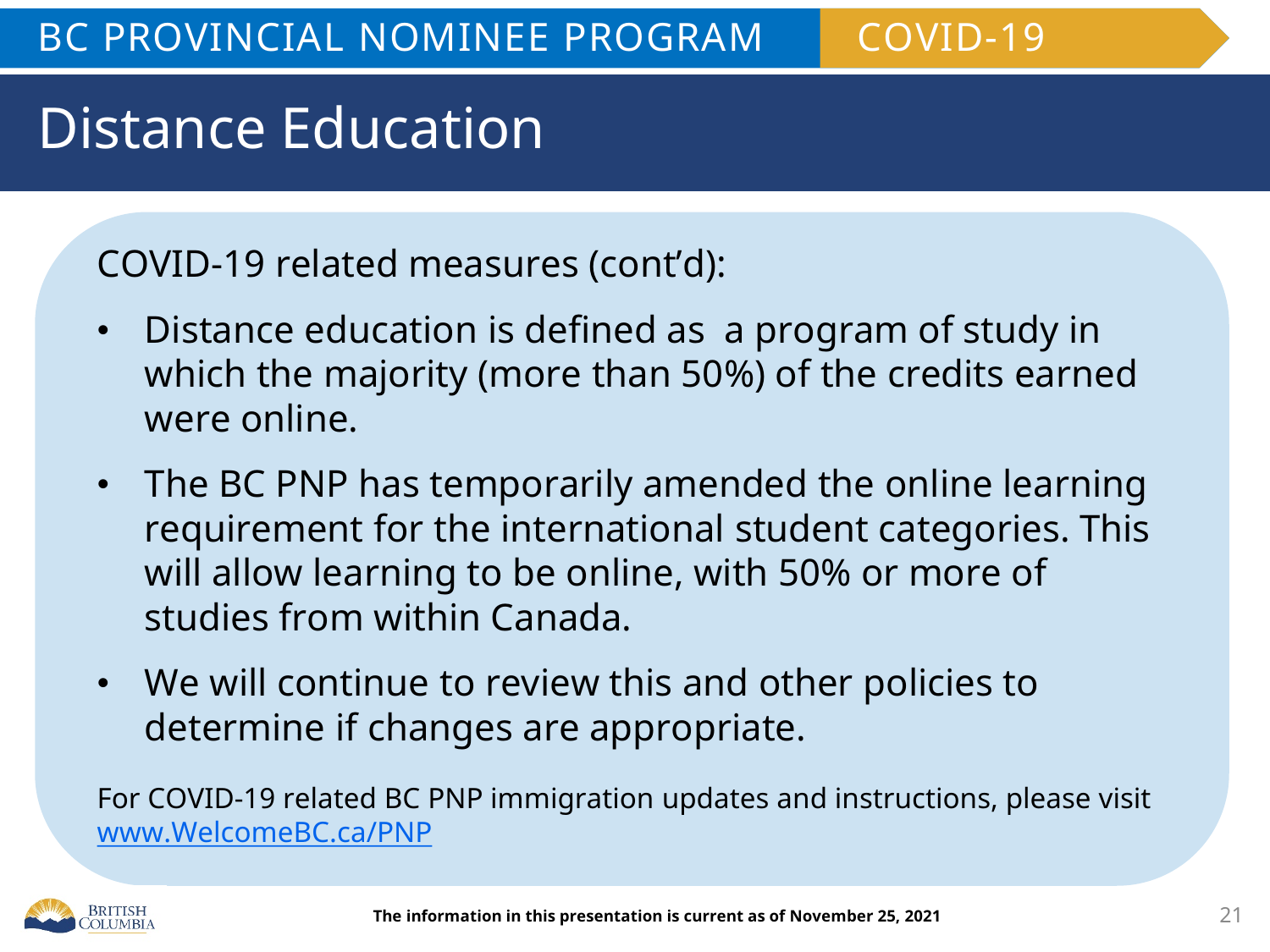### COVID-19 and BC PNP

Accessing the BC PNP in times of COVID:

- Our office is closed for in-person service
- Applicants are able to register/apply online to the BC PNP
- We continue to issue invitations to apply (with some adjustments)
- BC PNP staff are working remotely, processing applications and responding to inquiries via email / phone
- Nominees can contact our office for help, including with expiring work permits, changing employers and applying for permanent residence

For COVID-19 related BC PNP immigration updates and instructions, please visit [www.WelcomeBC.ca/PNP](http://www.welcomebc.ca/PNP)

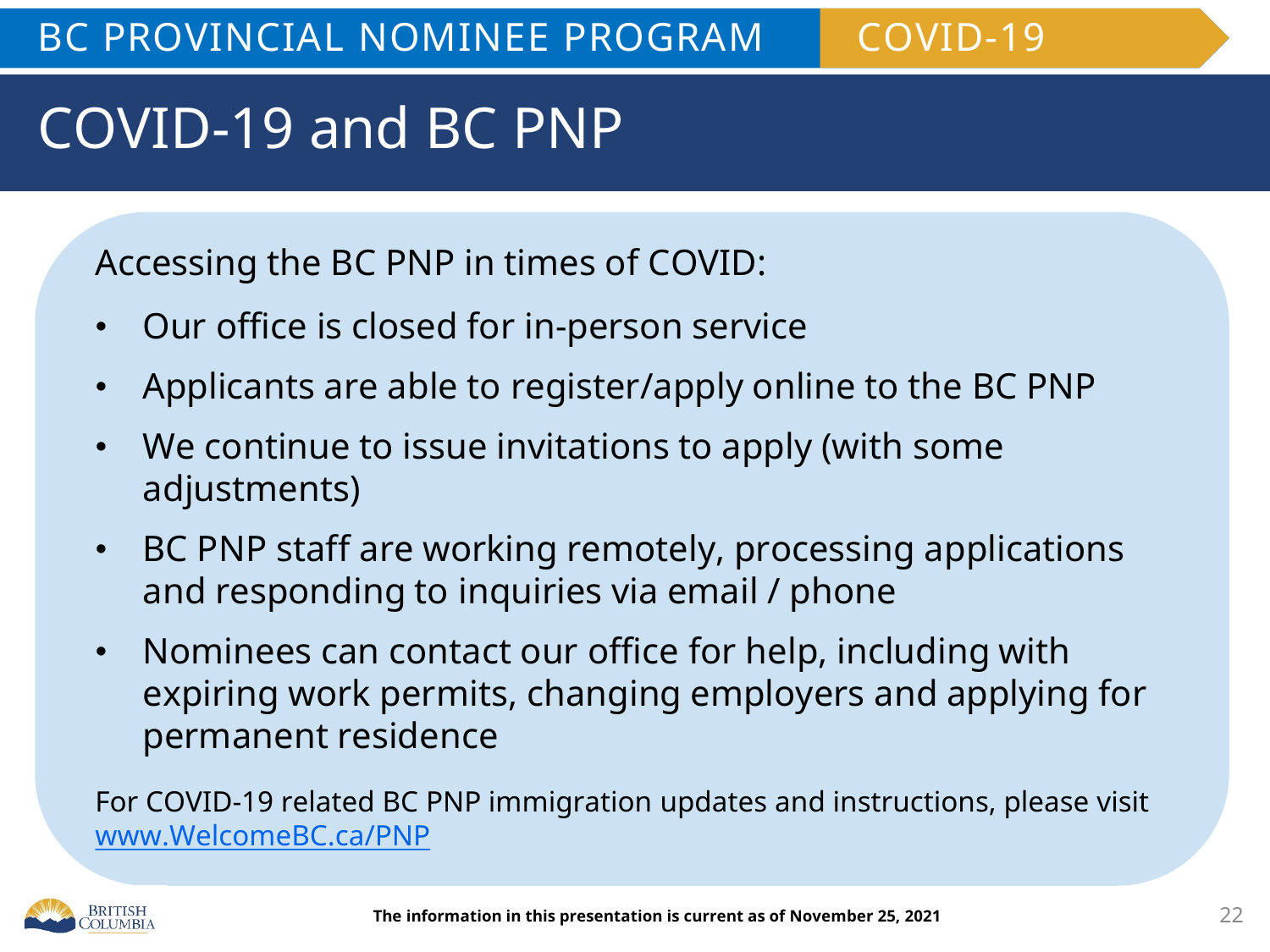For more information:

#### **Immigration Programs Branch**

Email: [PNPInfo@gov.bc.ca](mailto:PNPInfo@gov.bc.ca)

Website: [www.WelcomeBC.ca/PNP](http://www.welcomebc.ca/PNP)

For COVID-19 Updates, visit:

[www.welcomebc.ca/Immigrate-to-B-C/B-C-Provincial-](http://www.welcomebc.ca/Immigrate-to-B-C/B-C-Provincial-Nominee-Program/COVID-19-Updates)Nominee-Program/COVID-19-Updates

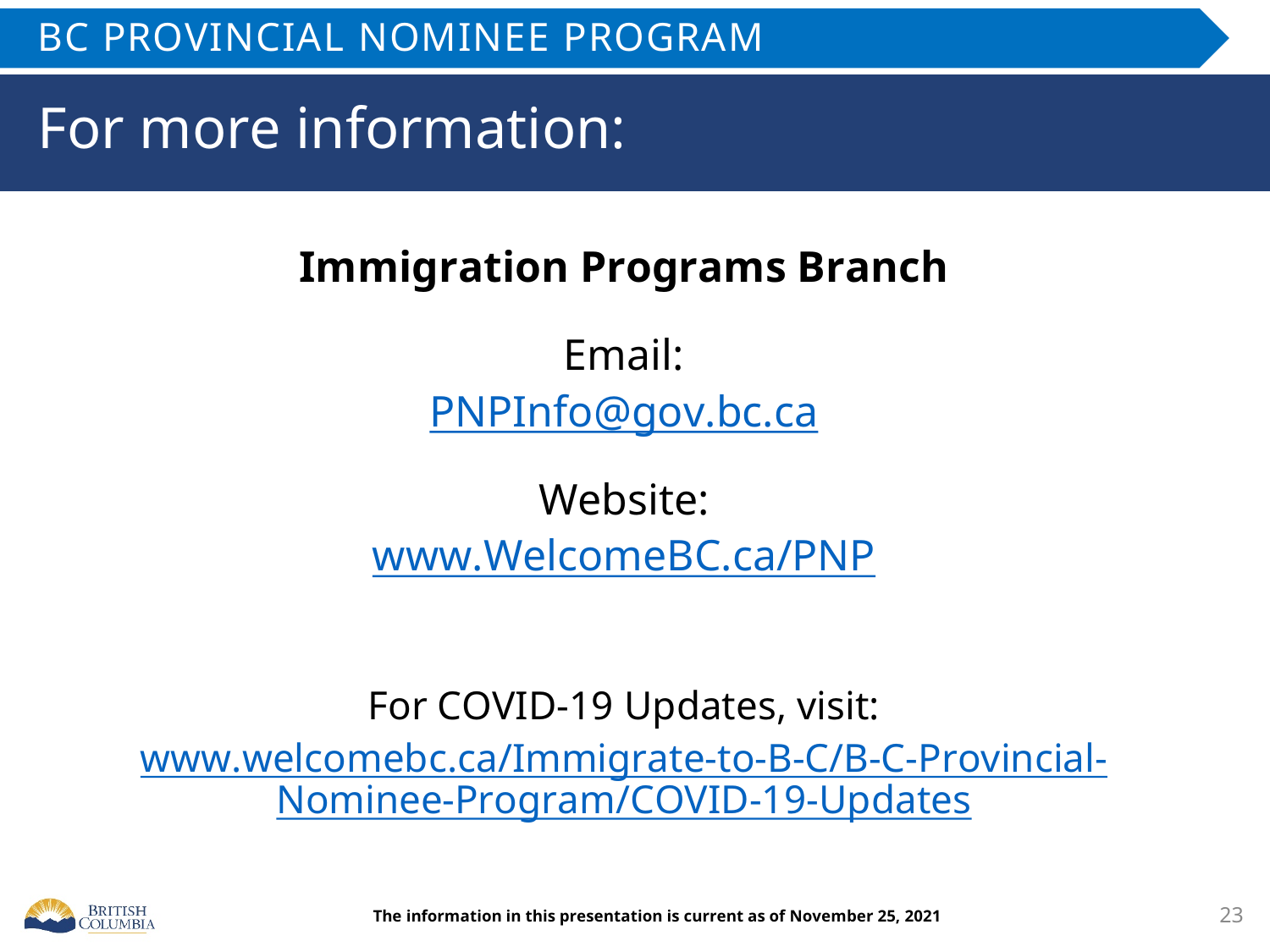# Appendix